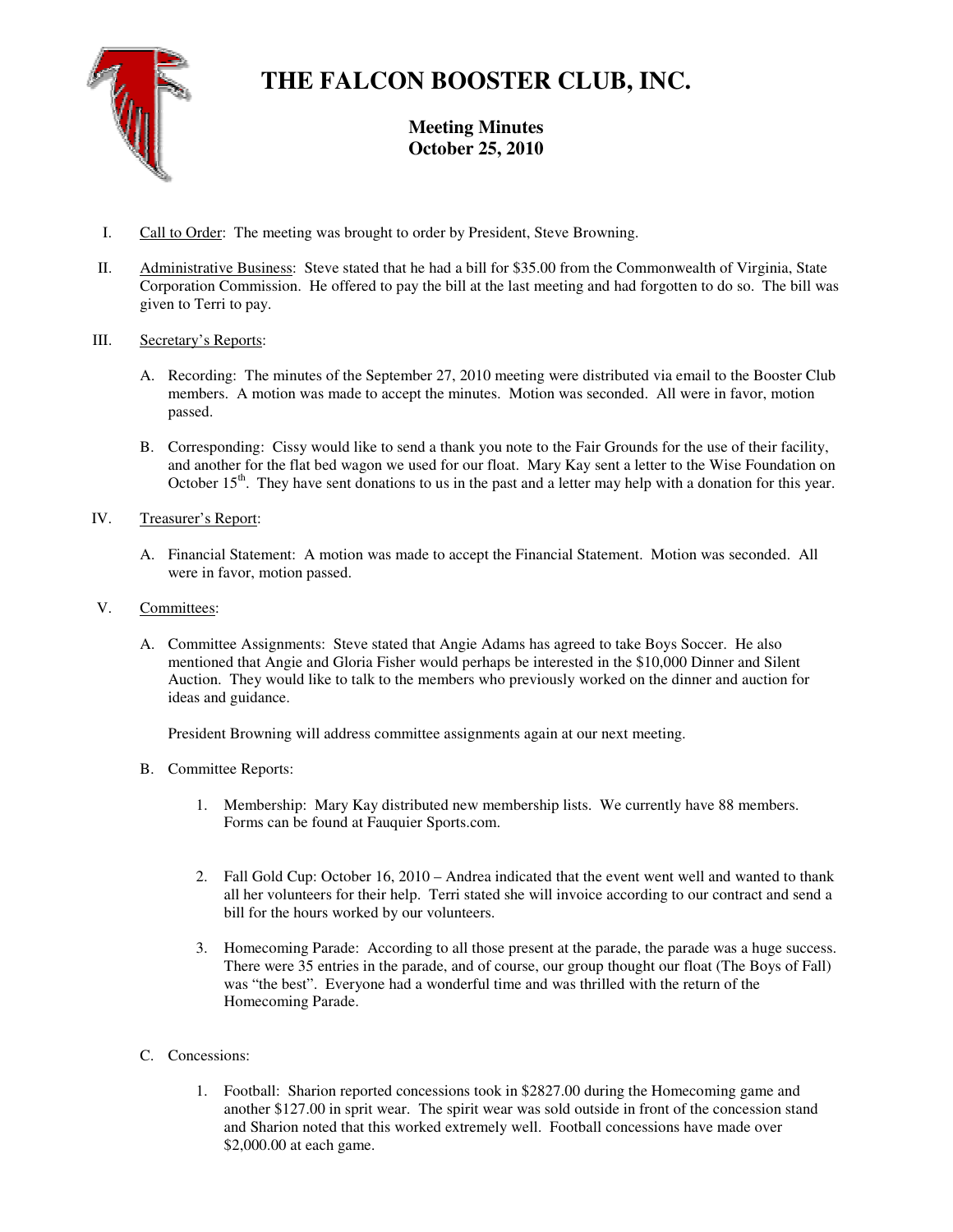2. Volleyball: Martha reported concessions are going well and noted that she had just turned in \$900.00. The last home game will be played on September  $26<sup>th</sup>$ .

#### VI. Activities Director's Report:

- A. Report:
	- Our Assistant Activities Director, Sam Johnson, reported that all our fall sports have gone well.
	- Field Hockey Team won the District Tournament. The first round of the Regional Tournament will be played at FHS on November  $2<sup>nd</sup>$  at 4:00.
	- Volleyball Team will host the first round of the District Tournament. Matches will start next week.
	- Cross Country District meet will start tomorrow, September  $26<sup>th</sup>$ .
	- Our Football team is currently  $7 1$ .
	- We are still in need of a boys Lacrosse coach.
	- Winter schedules have not been completed yet.
	- Coach Johnson was asked if we had insurance for the "little cheerleaders" from the audience, being used at each game. Some of the stunts being done (throwing children up and then catching them) look like difficult moves and members were concerned about liability. Coach Johnson will check on this issue.
	- Mary Kay asked about all the equipment in the gym. Could we find a better place for it so the gym would not look so cluttered? Coach Johnson stated this was equipment that belonged to the coaches.
	- Terri asked about District Flags. Coach Johnson stated that since the Districts change so frequently it may not be cost effective to purchase flags. Terri stated she will get some prices and bring them to the next meeting. Terri would like the flags displayed on the walls in the gym.
- B. Falcon Field Fundraising: Cissy had the Redskin Ticket Booklets ready to pass out for our Field of Dreams Fundraiser. She asked that each member take and sell at least one booklet. Cissy stated that Ruth Ryder had already sold 10 books. All ticket booklets and money need to be turned into Terri. Each booklet includes 10 tickets at \$10.00 a piece for a chance to win four Redskins vs. Giants tickets and a parking pass.

### VII. Old Business:

- A. Steve Downes Scholarship: The plaque made for Steve Downes has not been presented yet. Our plan to present the plaque at the Homecoming game did not work out. We will look into another date.
- B. Steve Browning would still like us to consider shirts for the members. We will discuss it at our next meeting.

## VIII. New Business:

- A. District Cheer Competition: Evergreen District Cheerleading competition will be held on Saturday, October  $30<sup>th</sup>$  at 11:00. Five teams will be competing.
- B. Powder Puff Football Games: The games will now be played on November 1<sup>st</sup>. One game will feature the Freshmen against the Sophomores and one will be Juniors against Seniors. Boys will be the cheerleaders. Karen Chipman, sponsor for the Junior class, asked for advice about concessions for the games. She thanked the Booster Club for allowing her to use the concession stand, but wanted to know what her restrictions were, what she should sell, and how much to buy. Sharion offered to help out during the event so Karen would not have to worry about what she could use and/or how to use it. A motion was made to donate popcorn and hot chocolate for the event. Motion was seconded. All were in favor, motion passed.